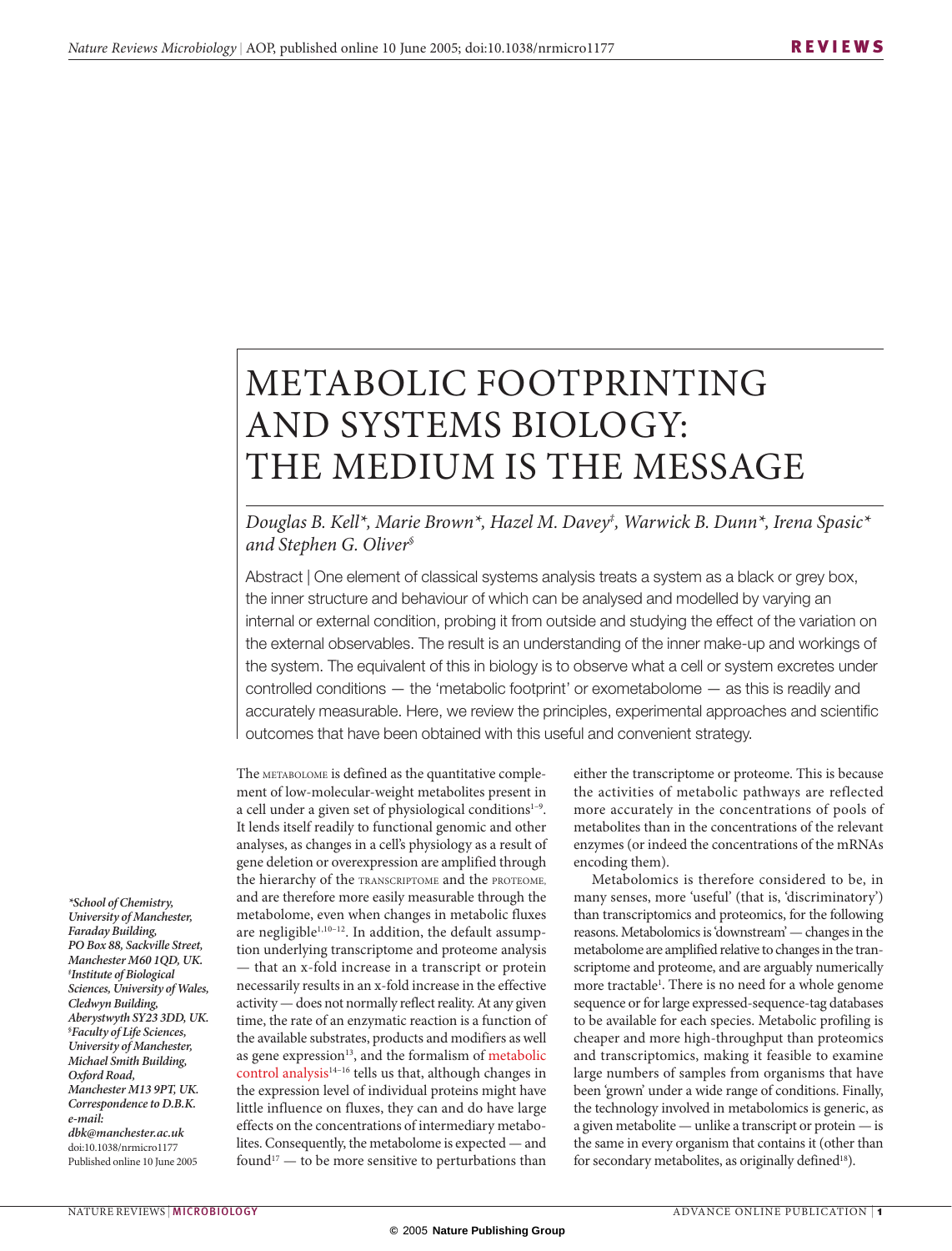## METABOLOME

Nominally all of the smallmolecular-weight metabolites in a sample. For practical reasons, this is rarely, if ever, achieved using a single extraction method, and subsets of metabolites ('metabolic profiles') are more typically obtained.

TRANSCRIPTOME All the mRNA molecules (transcripts) in a sample.

#### PROTEOME

Nominally all the proteins in a sample. This measurement is not usually achieved because of poor solubilities, especially of membrane proteins, and sometimes protein digests are used, from which peptides representing the proteome are analysed. The concept of the proteome should also include all the post-translational modifications that might occur.

#### CE-MS

A technique in which metabolites are separated using capillary electrophoresis and then analysed using mass spectrometry. Two different runs are used for cations and anions, whereas neutral molecules can be separated using techniques that give them an effective charge.

## GC-MS

A high-resolution analytical technique in which molecules, typically derivatized to enhance their volatility, are separated and then identified using mass spectrometry.

#### $LC-MS$

A technique in which metabolites are separated according to their polarity. In metabolomics, reverse-phase chromatography (in which the column is hydrophobic and an organic solvent such as methanol or acetonitrile is used for elution) is most popular, although polar chromatographies are also used.

METABOLIC FOOTPRINTING A strategy for analysing the properties of cells or tissues by looking in a high-throughout manner at the metabolites that they excrete or fail to take up from their surroundings.

METABOLIC FINGERPRINTING Classification of samples on the basis of their biological status or origin, using high-throughput methods, usually spectroscopic.



Figure 1 | **The basis of metabolic footprinting. a** | The basic metabolic footprinting strategy, starting with samples and proceeding through analysis to data processing until a classification can be effected or a scientific conclusion can be drawn. This can lead to the acquisition and analysis of further samples and subsequent loops around this cycle. **b** | A typical metabolic footprint (H.M.D. & D.B.K., unpublished data) using direct-injection positive-ionization low-resolution (to unit mass) electrospray mass spectrometry<sup>54</sup>. Shown is the average footprint from 250 single-gene yeast knockout strains. Note that there are peaks at every m/z (mass/charge ratio) value. Glucose can be identified at m/z 181, 203 (Na<sup>+</sup> adduct) and 219 (K<sup>+</sup> adduct). Other metabolites tentatively identified are glycerol-NH $_4^+$  (m/z 110), valine (m/z 118), histidine (m/z 156) and phenylalanine-Na+ or methionine-K+ (m/z 188).

However, measurement of a complete set of intracellular microbial metabolites not only requires rapid quenching of metabolism<sup>19,20</sup> and a time-consuming and often inadequate extraction and separation procedure20–22, but also the development of a method suitable for detecting and quantifying large numbers of metabolites that can be present at widely differing concentrations. Although several diverse techniques have previously been used for this purpose, including enzymatic metabolite quantification<sup>12</sup>, nuclear magnetic resonance (NMR) spectroscopy<sup>12,23</sup>, capillary electrophoresis coupled to mass spectrometry (CE-MS)<sup>24</sup>, gas chromatography coupled to mass spectrometry (GC-MS)<sup>25-28</sup> and liquid chromatography coupled to mass spectrometry (LC-MS)<sup>29-32</sup>, none of these completely fulfils the need for an accurate, simple and, in particular, rapid method with a broad dynamic range. We note especially the rapid timescale for the turnover of an intracellular metabolite (the turnover time is approximately equal to the concentration of the metabolite divided by the flux through the pathway of which it is a member<sup>33</sup>), which can be under 1 second in microbial systems, even for metabolites at mM concentrations<sup>19</sup>.

## **Metabolite secretion, excretion and footprinting**

It has long been known that microorganisms (and humans<sup>7,23,34,35</sup>) secrete a large number of metabolites into their external environment (especially under conditions of unbalanced growth). Fermented beverages provide an obvious example of what is now known to be microbial activity. Other examples include staling factors<sup>36,37</sup>, uracil and xanthine<sup>38</sup>, 1,5-anhydroglucitol<sup>39</sup>, furanones $40,41$ , a vast array of intercellular signalling molecules<sup>18,42-45</sup>, many charged but uncharacterized metabolites<sup>46</sup> and the many biologically active products of both 'primary'<sup>47,48</sup> and 'secondary' metabolism<sup>18</sup>, which are often of applied interest<sup>49</sup>.

As such secretory activities clearly reflect cellular metabolic activity (and the level of transcription and translation of relevant genes), it occurred to us that the global measurement of secreted metabolites might be exploited to analytical advantage. In particular, the rapid quenching required to profile intracellular metabolites would be avoided, as the turnover time of metabolites diluted into the greater extracellular space is decreased in proportion to the relative ratios of extracellular and intracellular volumes. Although the characterization of metabolites in microbial culture broths has already been carried out using various detection methods<sup>50,51</sup> (and in culture off-gas using an electronic 'nose'48,52,53), such analyses were largely confined to specific metabolites and have not been done on a global scale.

Consequently, we devised METABOLIC FOOTPRINTING<sup>54</sup> as a novel method for the functional analysis and characterization of cells using the metabolome (FIG. 1). Metabolic footprinting as described relies not on the measurement of intracellular metabolites (a technique which is widely referred to as METABOLIC FINGERPRINTING<sup>55</sup>) but on the monitoring of metabolites consumed from, and secreted into, the growth medium by batch cultures of yeast using directinjection MS, in which samples of culture media are injected directly into an electrospray ionization mass spectrometer. To maximize the excretion of metabolites, overflow metabolism<sup>56</sup> is stimulated by adding to the fully defined medium various carbon compounds that 'probe' metabolically active networks in the same way that an engineer might probe an electrical circuit<sup>57</sup>. Although such reasoning is not entirely watertight<sup>58</sup>, it is reasonable to infer that those metabolites that do not appear in the medium in a particular gene knockout (or conversely those that increase in concentration when the encoding gene is cloned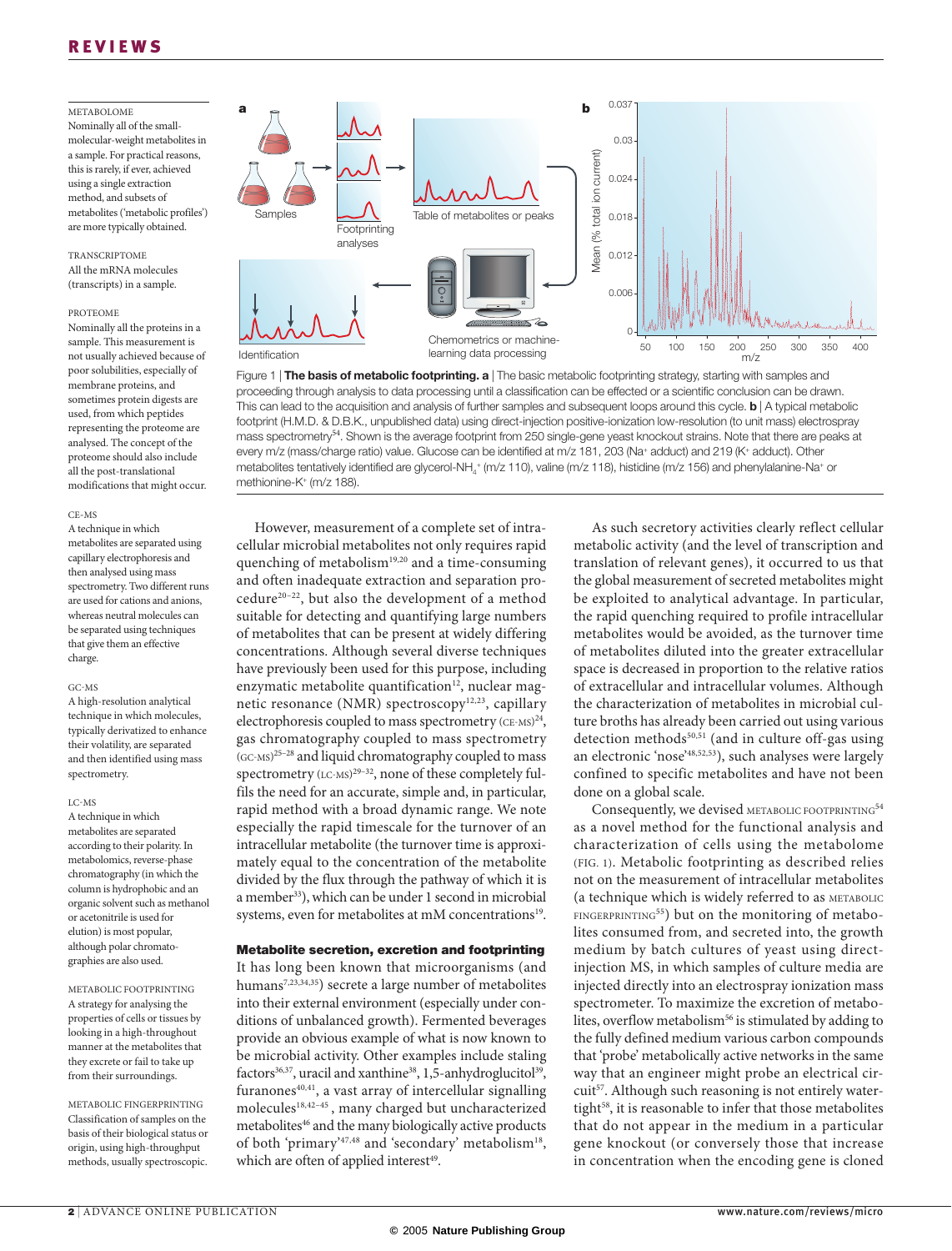## Box 1 | **Genetic programming**

**Genetic programming is an evolutionary computing or machine-learning technique. With such methods, we typically seek descriptive relationships between complex paired sets of highly multivariate inputs (in this case metabolite peak levels) and outputs representing a higher-order property of interest (for example, the presence or severity of, or susceptibility to, a disease, or a functional knockout, mode of action, physiological trait, and so on). Individual rules are encoded in the form of a tree (see figure, also known as a 'parse tree') in which the terminals represent the inputs, and nodes (curved rectangles) represent arithmetic operators such as +, –, \*, /, log,** √**, or logical operators such as 'IF…THEN…', and so on. The tree is read from the terminals to the top and is assigned a fitness according to preference (usually this incorporates the idea that fitter individuals should have more examples classed correctly, and that simpler explanations are to be preferred over, and are fitter than, complex explanations). In each generation, typically thousands of such rules are evaluated and selection is used to favour (though not exclusively) those rules that are fitter. New rules are formed by manipulations that cause the mutation and recombination of these rules (trees), which occurs by changing or swapping parts of the tree below a node (this automatically preserves semantic correctness). This process continues until a desired stopping point (a certain number of generations or ideally a pre-determined degree of success on a 'hold-out' or 'validation' set not used in the formation of the rules). Finally, the rules are evaluated on an independent test set (one that was not used even in setting the stopping criterion).**

**Although there are some antecedents, genetic progamming was developed and**  popularized by John Koza<sup>63,131</sup>. For other surveys see REFS 61,62,132-135, and for evolutionary computing more generally REF. 136**.** In the example given in the text<sup>60</sup>, **a rule was evolved for a particular mode of action that decreased the number of variables involved in describing the effects of this mode of action on the exometabolome of yeast cells from 935 to just 2, therefore making the potential structural determination of the metabolites involved in these rules much easier.**



GENETIC PROGRAMMING A powerful but simple computational technique with which rules are evolved that can be used to solve classification or regression problems, for instance by using the metabolome or metabolic fingerprinting data as the inputs.

#### GC-TOF MS

A high-resolution analytical technique in which molecules, typically derivatized to enhance their volatility, are separated and then identified using time-of-flight mass spectrometry.

downstream of a high-expression promoter) are produced through flux- or information-controlling pathways that more or less directly involve the gene product in question.

Metabolic footprinting has proved useful for detecting the patterns of metabolites in single-gene-knockout strains in functional genomic analyses<sup>54,59</sup> as well as in mode-of-action studies<sup>60</sup>, in which the pattern of metabolites excreted when strains are challenged with sub-lethal concentrations of growth inhibitors makes it possible to discriminate the site or mode of action of those inhibitors. GENETIC PROGRAMMING<sup>61-63</sup> (BOX 1) allows the evolution of simple rules that can both discriminate the mode of action and explain how this discrimination works<sup>60</sup>. It is evident that this kind of metabolic footprinting strategy could be useful in ('forward') chemical genetics and/or chemical genomics64,65 in which xenobiotic compounds affect cells at unknown sites of interaction.

## **Global metabolite patterns**

Because direct-injection MS is high-throughput, we could screen 250 mutants in triplicate over a period of 3 days. The large amounts of data (750 samples; mass/charge ratio (m/z values) from 45 to 1,000) reveal some interesting patterns when analysed in a 'global' sense using a data pipeline approach<sup>66</sup>. Some m/z values (relating to metabolites  $(M)$  present as  $[M+H]^+,$  $[M+NH<sub>4</sub>]<sup>+</sup>, [M+Na]<sup>+</sup>$  or  $[M+K]<sup>+</sup>$  ions as minimal ion fragmentation is observed) are highly correlated with each other, indicating that they are metabolically linked or are different molecular ions of the same metabolite. Those m/z values that are not related to the same metabolite but are correlated with other metabolites are of greater interest<sup>67</sup>, and exact mass measurements can assist in finding them. A similar phenomenon has been observed when studying the natural co-variation of metabolites in individual plants<sup>68-70</sup>, but it is clearer when the range of concentrations is broadened (typically 3.5-fold) by looking at a series of gene knockouts (FIG. 2a). Other relationships between m/z values, such as a strong anti-correlation, are also commonly observed. More interesting perhaps is a frequent bimodal distribution in which individual m/z values show clear relationships, groups and clusters even if they are not well correlated *per se* (FIG. 2b). The analysis of the contribution of different m/z values to the total ion current (for example, FIG. 2c) also frequently shows bimodality. One interpretation of these observations is that metabolism is organized in 'modules'71–73 (as is common in transcription networks $74-77$ ), so that a knockout in one module might have a large influence on flux within this module, whereas a knockout affecting a gene product not in this module will have correspondingly little effect (therefore bimodality: a gene product is either in a particular module or not). A second conclusion that can be drawn from plots such as that in FIG. 2c is that most gene knockouts have pleiotropic effects (see also REFS 78,79), causing changes in almost all m/z values. This emphasizes the power of metabolomics in providing a rich and highly discriminatory source of data for functional genomics<sup>54</sup>. Additionally, some gene knockouts will simply cause a slow-growth phenotype, for which the footprint is less precise in terms of the specific lesion; the same is true for transcriptome analysis<sup>80</sup>.

## **From patterns to metabolites**

The disadvantage of direct-injection MS is that we trade off knowledge of which metabolite(s) each m/z value represents for speed (the direct-injection method produces reliable spectra in under a minute). More recently, we have turned to methods that allow us to identify the metabolites in question chemically. Of these methods, gas chromatography coupled to time-of-flight mass spectrometry (GC-tof MS) is probably the most widely used<sup>6,9,26</sup>. By combining evolutionary algorithms81,82 with an entirely automated closed-loop strategy<sup>83</sup>, we have succeeded in doubling the number of peaks observed in yeast supernatants to >350 and trebling the number of peaks observed in human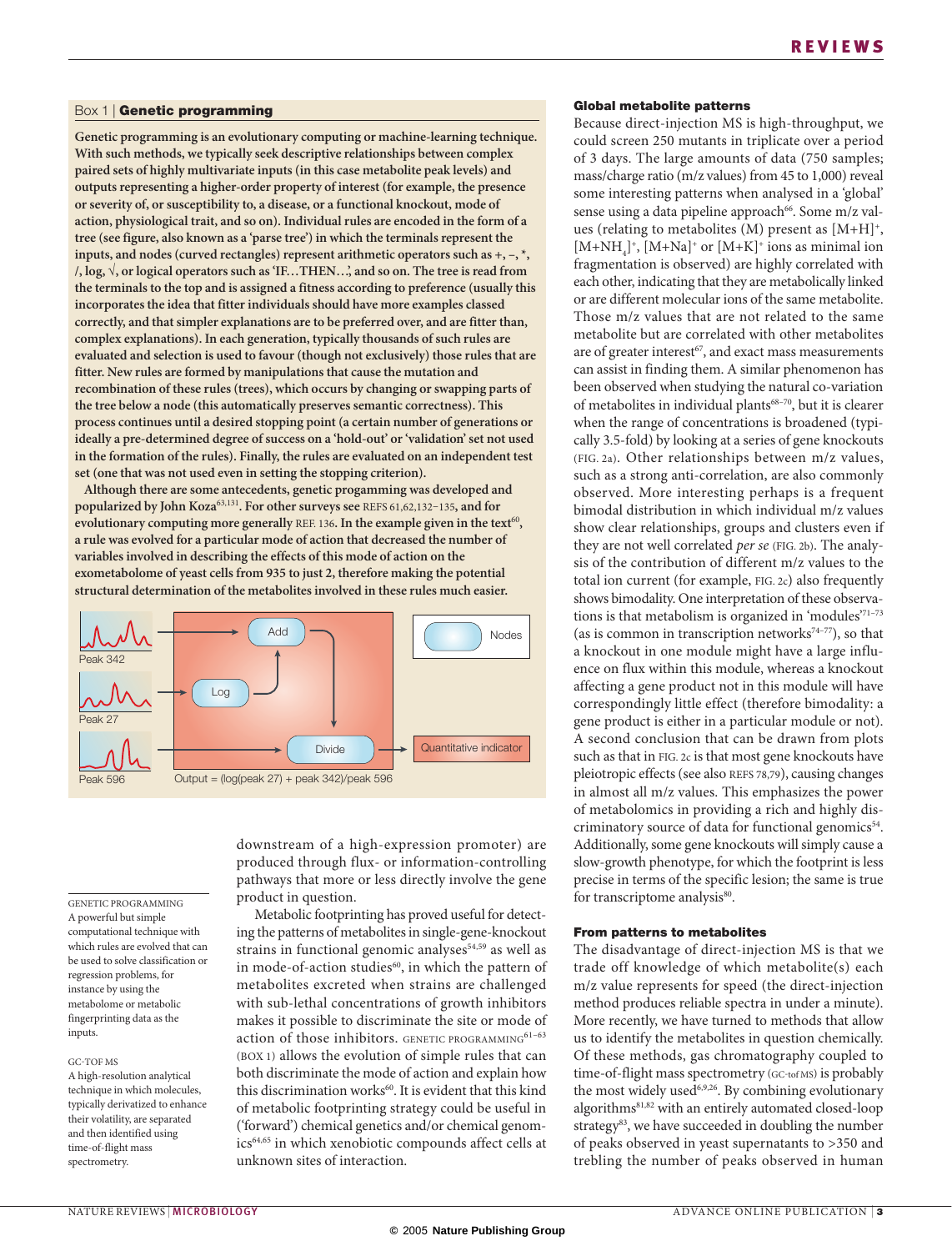

Figure 2 | **Patterns of m/z (mass/charge ratio) values in large-scale gene-knockout metabolic footprinting experiments.** The values plotted are derived from the m/z values normalized to total ion count from 250 single-gene knockout experiments carried out in triplicate. **a** | Strong correlation between m/z 233 and 217 (these could be Na+ and K+ adducts of the same metabolite). **b** | Bimodal clustering of pairs of m/z values (here 107 and 208), consistent with a modular view of metabolism. **c** | The variation of the contribution of m/z 163 to the total ion current.

serum to  $\sim$ 950 (REF. 28), while keeping the run time down to 13 and 20 minutes, respectively, and maintaining a good signal/noise (S/N) ratio. All the detected peaks are a combination of metabolite peaks, derivatization of which can produce more than one product per metabolite, and to a lesser extent blank related compounds such as phthalates. For yeast supernatants, >300 different metabolite peaks have been detected by one-dimensional GC-tof MS, and a typical result is 100–200 metabolite peaks per sample, corresponding to 50–150 metabolites. Current research strategies include building metabolomics-based retention index/ mass spectral libraries to assist in metabolite identification<sup>84</sup>. In the authors' laboratories,  $\sim$ 70 metabolite peaks have been identified using chemical standards, and work is ongoing.

FIGURE 3a shows a typical GC-tof MS total ion chromatogram of yeast supernatant, with some of the metabolites identified. This approach is semi-quantitative to aid the high-throughput approach. The application of emerging orthogonal multidimensional separation techniques, including  $GC \times GC$  tof MS, will increase both the number of metabolites detected and the measured S/N ratio<sup>85-88</sup>. A typical GC × GC-tof MS 3-dimensional plot of yeast supernatant is shown in FIG. 3b; up to 500 peaks can be detected in yeast supernatant, not all of which are visible at a single magnification.

## **From yeast to humans**

Most of our work has used yeast, for all the usual and obvious reasons (for example, easy and safe to work with and grow, the availability of 'bar-coded' geneknockout mutants and the absence of ethical issues). However, yeast is also well recognized as a good model for mammalian studies $^{89}$  - 42% of yeast genes have human homologues<sup>90</sup> and trans-complementation has been shown for some genes<sup>91</sup>. One can also remark that, from the point of view of cells and tissues, biological fluids such as urine and even serum or plasma

are the extracellular space into which molecules are secreted. Sampling these fluids is therefore, in some senses, equivalent to metabolic footprinting (and equivalently integrates the signals from all cells in a differentiated organism). A GC  $\times$  GC-tof MS trace from human serum (FIG. 3d) shows both the dynamic range and the extent to which many overlapping peaks in the first dimension are successfully separated in the second dimension (>2,000 peaks are detectable with S/N>10 and relate to ~1,000 metabolite peaks; see also REF. 88).

## **Future directions: data standards and curation**

An important need for large-scale studies of the type facilitated by metabolic footprinting is the ability to store metabolomics data in well-designed and curated databases that can store, handle and disseminate large amounts of metabolomics data efficiently and readily lend themselves to data mining and machine learning. Various omics data models (colloquially 'data standards') have been proposed, focusing on specific research areas and analytical methods. For example, MIAME (minimum information about a microarray experiment)<sup>92</sup> and MAGE-OM (microarray-geneexpression object model)<sup>93</sup>, and PEDRo/PSI (proteomics experimental data repository/proteomics standards initiative)94–97 are the emerging standards for transcriptomics and proteomics, respectively. Similar attempts are now coming through for metabolomics<sup>98-100</sup>, and other MS data standards such as mzXML (in which MS data-acquisition files are converted into extensible markup language, XML<sup>101</sup>) will be useful for both proteomics and metabolomics.

These data models all enable the storage of both metadata and analytical data. Storing the metadata (that is, information about the specific conditions, protocols and parameters used in wet experiments) together with the experimental results is necessary to interpret the data and support comparison and reproducibility. The metadata types supported in the

#### GC x GC-tof MS

Similar to GC-tof MS, but involving two stages of gaschromatographic separation in which a sample is taken (split) from the first dimension of the separation (typically carried out using a non-polar stationaryphase material) and effecting further 'orthogonal' separation (typically using a more polar stationary phase).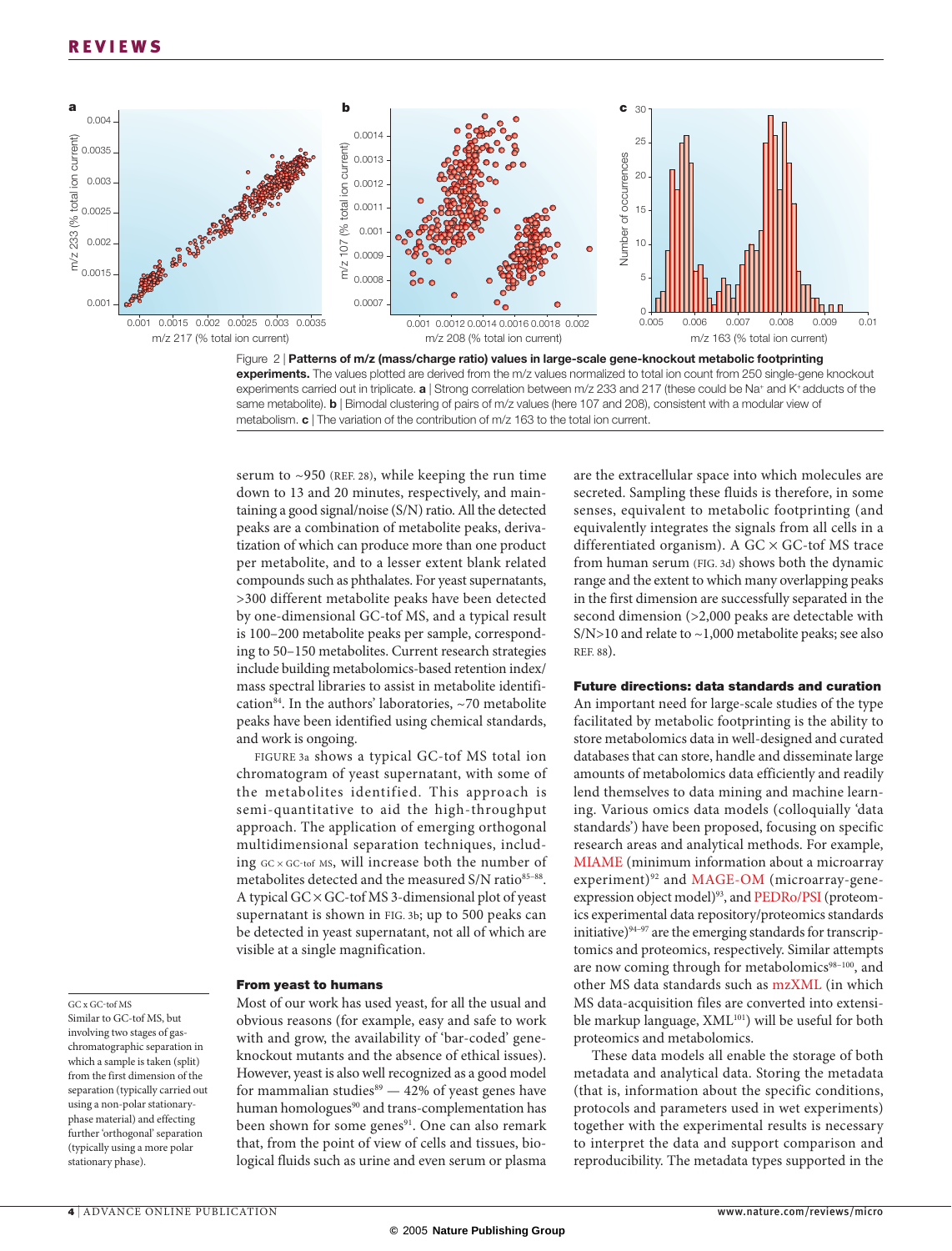



omics data models depend on the type of data that are acquired by analytical experiments, and the analytical techniques used to produce these data can therefore be seen as common ground in these models. For example, some experimental techniques and data features (such as peaks and fractions) are shared by proteomics and metabolomics. Therefore, there is room to standardize common parts across different omics models to facilitate their incorporation into an overall schema that reduces redundancies and reuses common components. For example, SysBio-OM (systems-biology object model)102 has been developed as a single schema to document transcriptomics, proteomics and metabolomics experiments using a common platform to represent all three types of data. This has been done by integrating proteomics data (supported by PEDRo<sup>94-96</sup>) and metabolomics experiments (in particular MS and NMR methods) into the MAGE-OM model for transcriptomics<sup>93</sup>.

Obviously, what must be supported in these data models are the analytical techniques. A good way to standardize models across different fields of research is to develop a universal separate module that can be fitted into each different data model (for example, by using name spaces in XML schemas) or reproduced if necessary. At present, there are plenty of 'dialects' describing analytical methods and data (BOX 2 lists some) but still no widely accepted standard. Some models (for example, AGML (annotated gel markup language)) target specific techniques, whereas others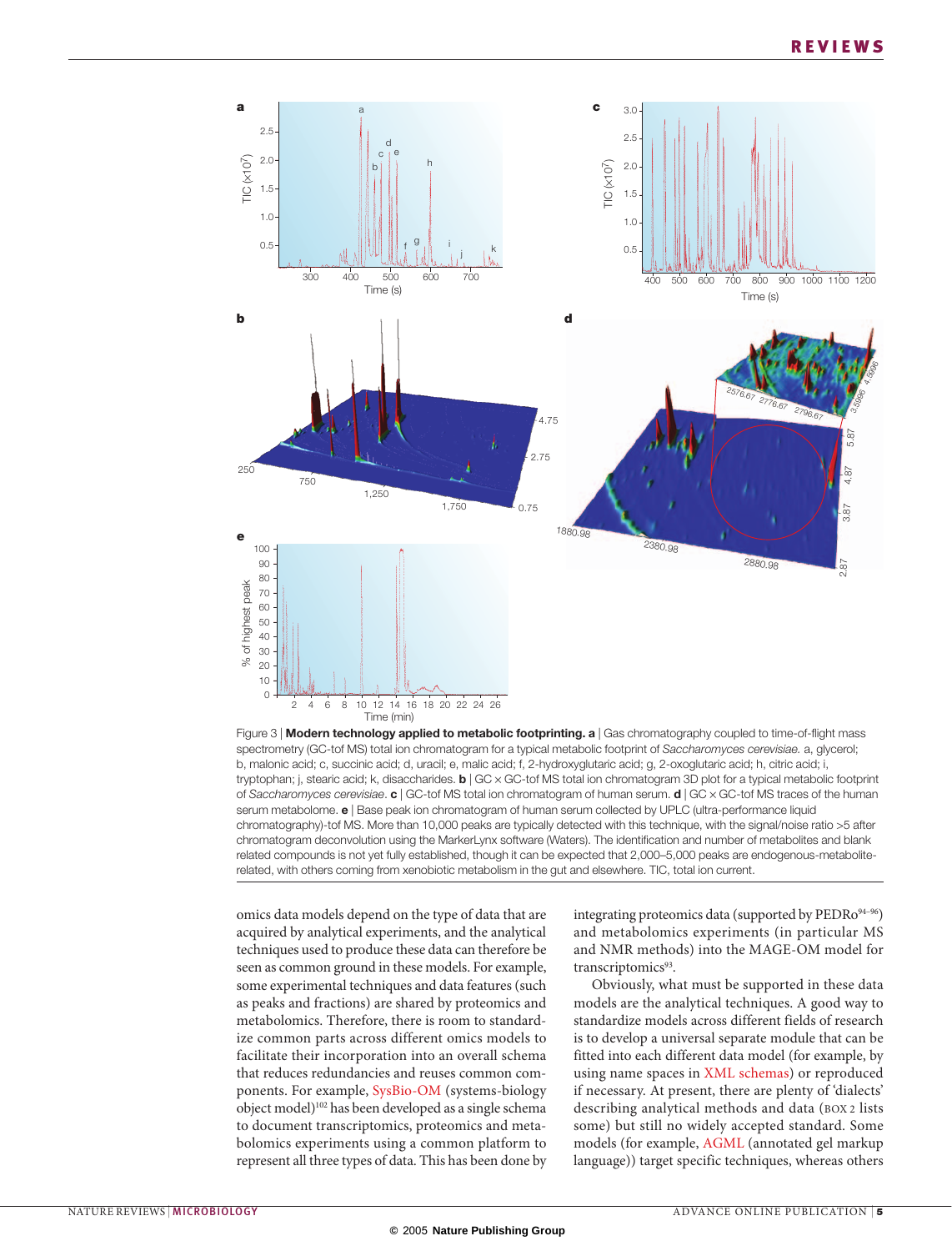## Box 2 | **Some omics and related markup languages**

- **AGML (annotated gel markup language): specialized markup language for** 2DE/MS **experimental data**<sup>137</sup>**.**
- **SpectroML**<sup>138</sup>**and mzXML**<sup>101</sup>**: markup languages for spectroscopic data.**
- **anIML (analytical information markup language): an effort to develop a single standard for analytical data**<sup>139</sup>**.**
- **GAML (generalized analytical markup language): a compact, generalized format for analytical data.**
- **SBML (systems biology markup language)**105,106,140**: a still-developing markup language that is now widely accepted as the information standard for systems biology.**

(for example, anIML (analytical information markup language)) cover a range of different techniques.

Models have also been developed for some of the analytical aspects of metabolomics. Some parts (for example, MS and GC-MS experiments) already exist in ArMet<sup>98</sup> (architecture for metabolomics, a framework for the description of plant metabolomics experiments and their results), but we have also extended our model to support other analytical techniques, including NMR and Fourier-transform infrared (FT-IR) spectroscopy. Our approach is instrument-orientated (a separate schema for each machine) for three main reasons: the current lack of common standards; easy conversion of metadata into the schema format; and to prevent the loss of instrument-specific metadata that can be caused by using minimum information to describe a certain technique. We use an extensible modular approach in which different metadata modules (implemented as separate XML schemas) can be inputted into the overall metabolomics schema (both relational and XML versions). The XML representation (using the XML schema language) also facilitates the conversion from one format into another by using freely available tools (for example, Java Web Services Developer Pack) for automatic processing of the corresponding XML documents.

As predicted by Achard and colleagues<sup>103</sup>, XML is becoming the predominant means of information modelling in the biological sciences (including metabolomics<sup>104</sup>), allowing the design of customized markup languages (BOX 2), web-enabled data exchange and full data management, including modelling (schemas defined by document type definition (DTD) or XML schema), storing (XML documents that can be stored as files or in databases) and querying (using XML query languages, for example, Xquery or XPath). Its scalability is particularly suitable for biological applications because new types of data and relationships are constantly emerging; data mining and machine learning also produce new data and complex models can be built using different data types and relationships.

It usually takes time for a research community to agree on, and fully embrace, new standards. However, the systems biology experts correctly recognized the potential of XML. Systems biology markup language (SBML)105,106 is being developed as an XML format to represent models of biochemical reaction networks. Although far from complete, it has been widely accepted within the systems biology community as an information standard, allowing complex models to be shared, evaluated and developed cooperatively. Metabolomic models represented by SBML must still be integrated with proteome and metabolome data, and this integration represents a substantial part of the systems biology agenda. Specifically, the integrated understanding of cellular function requires large amounts of omics data, but the development of this understanding has been slowed because existing research programmes have focused on partial aspects (for example, transcriptomics, proteomics or metabolomics) of biological systems, neglecting the relationships between them.

Therefore systems biology, although not so new in its essential thinking<sup>107,108</sup>, has emerged as an approach to the study of biological systems that aims to understand how the heterogeneous parts combine to form the whole<sup>109,110</sup> through systematic integration of technology, biology and computation<sup>111</sup>. As such, it shares the same agenda as metabolic control analysis<sup>14-16,112</sup> and biochemical systems theory<sup>113</sup>. Data-mining and machine-learning techniques applied to databases of omics data to extract hidden patterns, followed by simulation-based analyses to generate predictions that can be further tested *in vivo* and/or *in vitro,* can help achieve the systems-biology objective<sup>114</sup>. The first step, however, is to develop and standardize the different omics data models and fill them with curated data. The proteomics field has significantly advanced in such efforts: the Human Proteome Organization (HUPO) support the Protein Standards Initiative (PSI)97,115,116 to develop an exchange standard for proteomics data (MIAPE — minimum information to describe a proteomics experiment) based on the PEDRo schema<sup>94-96</sup> (itself using the Pedro data-entry tool<sup>95</sup>). It is now essential for similar steps to be taken by the metabolomics community<sup>99</sup>.

## **Concluding remarks**

Metabolic footprinting was developed as a convenient, reproducible and high-throughput technique for the genome-wide, physiological-level characterization of microorganisms. The fluxes to extracellular products depend on the metabolic pathways operating and, in most cases, the metabolic footprint of even single-gene knockouts differs markedly from that of otherwise isogenic wild-type organisms<sup>54</sup>. As anticipated<sup>117</sup>, one can 'calibrate' the system with knockouts of genes with known function, to infer or suggest the function of other genes with unknown function. Equivalently, large and reproducible changes in the exometabolome occur when cells are treated with sub-lethal concentrations of inhibitors with particular modes of action, thereby also allowing one to infer this<sup>60</sup>. Improved technical developments, such as CE-MS<sup>24</sup>, high-throughput LC-MS<sup>118,119</sup> (FIG. 3e) and multidimensional chromatography, including  $GC \times GC$ -tof MS, will enable wider coverage of the metabolome and make these measurements more straightforward and discriminatory.

## 2DE/MS

A proteomics technique in which proteins are separated according to their mass and charge, using two-dimensional gel electrophoresis, and subsequently identified, and sometimes quantified, using mass spectrometric methods.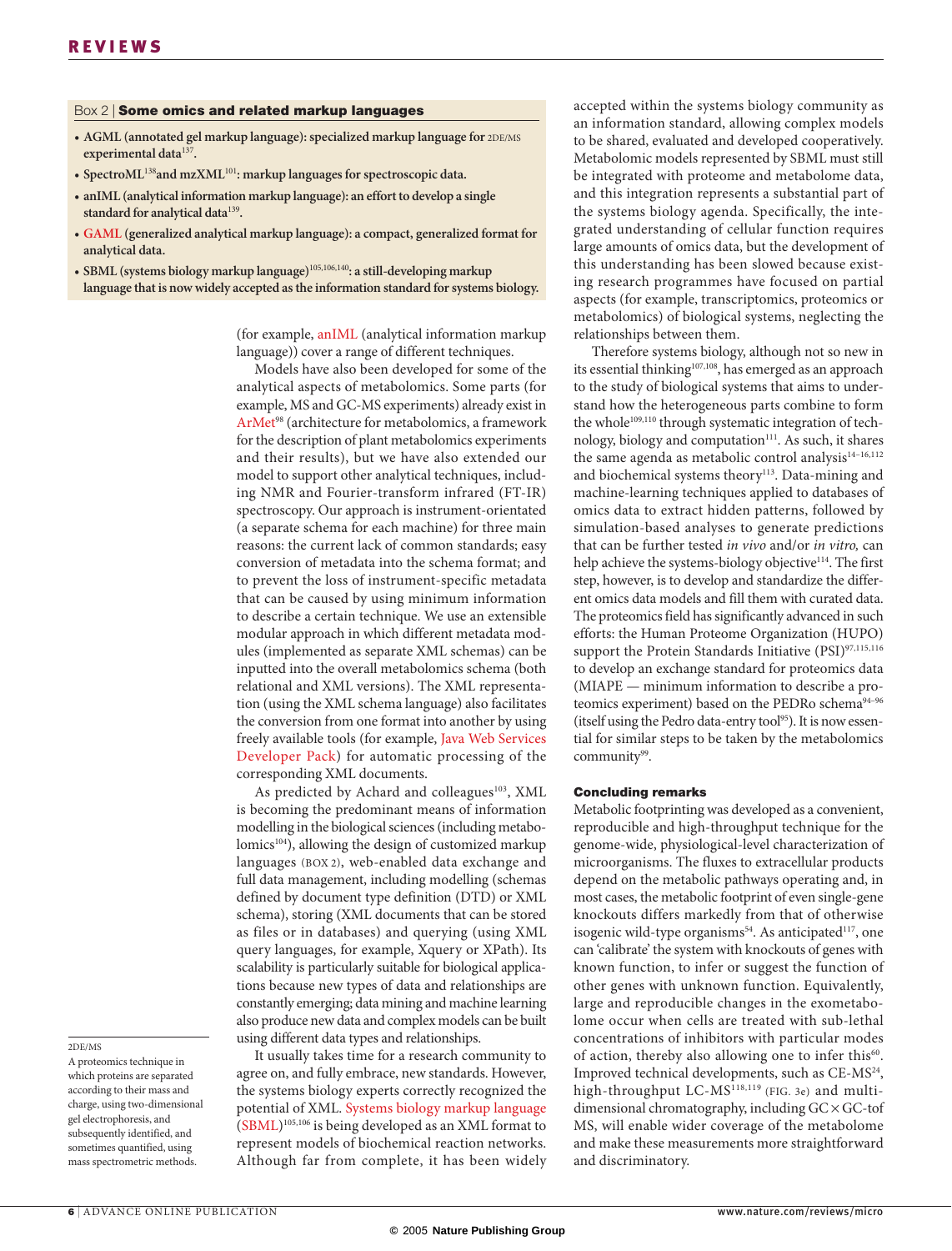Metabolic footprinting will also have applications for metabolic engineering. Metabolic engineering seeks to establish those gene products that are important in increasing the productivity of biological processes, and to manipulate their concentrations or activities accordingly<sup>112,120,121</sup>. As such, the detection in the extracellular space of all metabolites that are not the desired products of interest shows directly which non-productive pathways are operating and therefore should, if possible, be eliminated<sup>122,123</sup> (with concomitant savings in purification costs as well as in productivity enhancement).

Of course, the main programme to which metabolic footprinting data will contribute strongly is the generation and testing of mathematical models of cell behaviour, whose iterative interplay with 'wet' experiments is the hallmark of systems biology<sup>109,114</sup>. Most constraintbased metabolic models of microbial cells<sup>124,125</sup> can (but mainly do not) take large-scale metabolite secretion into account. However, in many cases cells are not in balanced growth and therefore, for stoichiometric reasons alone, must excrete large amounts of metabolites. Indeed, quantitative models with too few 'branches to exit<sup>'126</sup> will not even form a steady state<sup>127</sup>, although one can be enforced by parameter optimization<sup>128</sup>. Therefore, measurement of the metabolic footprint (or exometabolome) before, or as well as, measurement of the intracellular (or endo-) metabolome9,129 can provide a useful set of constraints for metabolic models. Searching parameter space to optimize a metabolic model that can reproduce experimental data is difficult<sup>128</sup>. However, once the model can reproduce the exometabolome accurately, many of the parameters will be sufficiently well determined to provide good starting points for the fine-tuning with which they can also reproduce the endometabolome, first as steadystate 'snapshots'16 and then as time series.

As a large-scale integrator of cellular activity, the metabolic footprint includes all the metabolites that (enter and) exit the cell, and their measurement provides a potent set of constraints on any cellular metabolic model. Therefore, with apologies to Marshall McLuhan<sup>130</sup>, in metabolic footprinting the medium is the message.

- 1. Oliver, S. G., Winson, M. K., Kell, D. B. & Baganz, F. Systematic functional analysis of the yeast genome. *Trends Biotechnol.* **16**, 373–378 (1998).
- **First use of the term 'metabolome' in the literature.** 2. Fiehn, O., Kloska, S. & Altmann, T. Integrated studies on plant biology using multiparallel techniques. *Curr. Opin. Biotechnol.* **12**, 82–86 (2001).
- 3. Fiehn, O. Combining genomics, metabolome analysis, and biochemical modelling to understand metabolic networks. *Comp. Funct. Genomics* **2**, 155–168 (2001).
- 4. Harrigan, G. G. & Goodacre, R. (eds) *Metabolic Profiling: Its Role in Biomarker Discovery and Gene Function Analysis* (Kluwer Academic Publishers, Boston, 2003). **The first book on metabolomics.**
- 5. Weckwerth, W. Metabolomics in systems biology. *Annu. Rev. Plant Biol.* **54**, 669–689 (2003).
- 6. Goodacre, R., Vaidyanathan, S., Dunn, W. B., Harrigan, G. G. & Kell, D. B. Metabolomics by numbers: acquiring and understanding global metabolite data. *Trends Biotechnol.*  **22**, 245–252 (2004).
- 7. Nicholson, J. K., Holmes, E., Lindon, J. C. & Wilson, I. D. The challenges of modeling mammalian biocomplexity. *Nature Biotechnol.* **22**, 1268–1274 (2004). **Stresses the role of intestinal microorganisms in contributing to the human metabolome.**
- 8. van der Greef, J., Stroobant, P. & van der Heijden, R. The role of analytical sciences in medical systems biology. *Curr. Opin. Chem. Biol.* **8**, 559–565 (2004). **The importance of analytical sciences to omics and systems biology.**
- 9. Kell, D. B. Metabolomics and systems biology: making sense of the soup. *Curr. Opin. Microbiol.* **7**, 296–307  $(2004)$

#### **Metabolomic data as an input to systems biology models.**

- 10. Mendes, P., Kell, D. B. & Westerhoff, H. V. Why and when channeling can decrease pool size at constant net flux in a simple dynamic channel. *Biochim. Biophys. Acta* **1289**, 175–186 (1996).
- 11. Oliver, S. G. Yeast as a navigational aid in genome analysis. *Microbiology* **143**, 1483–1487 (1997).
- 12. Raamsdonk, L. M. *et al.* A functional genomics strategy that uses metabolome data to reveal the phenotype of silent mutations. *Nature Biotechnol.* **19**, 45–50 (2001).
- 13. ter Kuile, B. H. & Westerhoff, H. V. Transcriptome meets metabolome: hierarchical and metabolic regulation of the glycolytic pathway. *FEBS Lett.* **500**, 169–171 (2001).
- 14. Fell, D. A. *Understanding the Control of Metabolism* (Portland Press, London, 1996). **Excellent introduction to metabolic control**

#### **analysis.** 15. Heinrich, R. & Schuster, S. *The Regulation of Cellular Systems* (Chapman & Hall, New York, 1996).

- 16. Kell, D. B. & Mendes, P. in *Technological and Medical Implications of Metabolic Control Analysis* (eds Cornish– Bowden, A. & Cárdenas, M. L.) 3–25 (Kluwer Academic Publishers, Dordrecht, 2000).
- 17. Urbanczyk-Wochniak, E. *et al.* Parallel analysis of transcript and metabolic profiles: a new approach in systems biology. *EMBO Rep.* **4**, 989–993 (2003).
- 18. Kell, D. B., Kaprelyants, A. S. & Grafen, A. On pheromones, social behaviour and the functions of secondary metabolism in bacteria. *Trends Ecol. Evol.* **10**, 126–129 (1995).
- 19. De Koning, W. & van Dam, K. A method for the determination of changes of glycolytic metabolites in yeast on a subsecond time scale using extraction at neutral pH. *Anal. Biochem.* **204**, 118–123 (1992).
- 20. Teusink, B., Baganz, F., Westerhoff, H. V. & Oliver, S. G. in *Methods in Microbiology: Yeast Gene Analysis* (eds Tuite, M. F. & Brown, A. J. P.) 297–336 (Academic Press, London, 1998).
- 21. Gonzalez, B., Francois, J. & Renaud, M. A rapid and reliable method for metabolite extraction in yeast using boiling buffered ethanol. *Yeast* **13**, 1347–1355 (1997).
- 22. Castrillo, J. I., Hayes, A., Mohammed, S., Gaskell, S. J. & Oliver, S. G. An optimized protocol for metabolome analysis in yeast using direct infusion electrospray mass
- spectrometry. *Phytochem.* **62**, 929–937 (2003). 23. Lindon, J. C., Nicholson, J. K. & Everett, J. R. NMR spectroscopy of biofluids. *Annu. Rep. NMR Spectrosc.* **38**, 1–88 (1999).
- 24. Soga, T. *et al.* Quantitative metabolome analysis using capillary electrophoresis mass spectrometry. *J. Proteome Res.* **2**, 488–494 (2003).
- 25. Greenaway, W., May, J., Scaysbrook, T. & Whatley, F. R. Identification by gas chromatography-mass spectrometry of 150 compounds in propolis. *Z. Naturforsch.* **46**, 111–121 (1991).
- **A pioneering paper in plant metabolomics.** 26. Fiehn, O. *et al.* Metabolite profiling for plant functional genomics. *Nature Biotechnol.* **18**, 1157–1161 (2000). **An important paper that initiated the modern era of plant metabolomics.**
- 27. Roessner, U. *et al.* Metabolic profiling allows comprehensive phenotyping of genetically or environmentally modified plant systems. *Plant Cell* **13**, 11–29 (2001).
- 28. O'Hagan, S., Dunn, W. B., Brown, M., Knowles, J. D. & Kell, D. B. Closed-loop, multiobjective optimisation of analytical instrumentation: gas-chromatography-time-offlight mass spectrometry of the metabolomes of human serum and of yeast fermentations. *Anal. Chem.* **77**, 290– 303 (2005).

**Explicit recognition of the need for optimization in metabolomics, and a new way of doing it.**

- 29. van Eijk, H. M. H., Rooyakkers, D. R., Soeters, P. B. & Deutz, N. E. P. Determination of amino acid isotope enrichment using liquid chromatography-mass spectrometry. *Anal. Biochem.* **271**, 8–17 (1999).
- 30. Buchholz, A., Takors, R. & Wandrey, C. Quantification of intracellular metabolites in *Escherichia coli* K12 using liquid chromatographic–electrospray ionization tandem mass spectrometric techniques. *Anal. Biochem.* **295**, 129–137 (2001).
- 31. Lenz, E. M., Bright, J., Knight, R., Wilson, I. D. & Major, H. A metabonomic investigation of the biochemical effects of mercuric chloride in the rat using 1H NMR and HPLC-TOF/MS: time dependent changes in the urinary profile of endogenous metabolites as a result of nephrotoxicity. *Analyst* **129**, 535–541 (2004).
- 32. Colón, L. A., Cintron, J. M., Anspach, J. A., Fermier, A. M. & Swinney, K. A. Very high pressure HPLC with 1 mm id columns. *Analyst* **129**, 503–504 (2004).
- 33. Welch, G. R. & Easterby, J. S. Metabolic channeling versus free diffusion: transition-time analysis. *Trends Biochem. Sci.* **19**, 193–197 (1994).
- 34. Rashed, M. S. *et al.* Screening blood spots for inborn errors of metabolism by electrospray tandem mass spectrometry with a microplate batch process and a computer algorithm for automated flagging of abnormal profiles. *Clin. Chem.* **43**, 1129–1141 (1997).
- 35. Nicholson, J. K. & Wilson, I. D. Understanding 'global' systems biology: metabonomics and the continuum of metabolism. *Nature Rev. Drug Disc.* **2**, 668–676 (2003).
- 36. Barker, R. L., Gracey, D. E. F., Irwin, A. J., Pipasts, P. & Leiska, E. Liberation of staling aldehydes during storage of beer. *J. Inst. Brew.* **89**, 411–415 (1983).
- 37. Lynch, P. A. & Seo, C. W. Ethylene production in staling beer. *J. Food Sci.* **52**, 1270–1272 (1987).
- 38. Rinas, U., Hellmuth, K., Kang, R. J., Seeger, A. & Schlieker, H. Entry of *Escherichia coli* into stationary phase is indicated by endogenous and exogenous accumulation of nucleobases. *Appl. Env. Microbiol.* **61**, 4147–4151 (1995).
- 39. Shiga, Y., Mizuno, H. & Akanuma, H. Conditional synthesis and utilization of 1,5-anhydroglucitol in *Escherichia coli*. *J. Bacteriol.* **175**, 7138–7141 (1993).
- 40. Hayashida, Y., Kuriyama, H., Nishimura, K. & Slaughter, J. C. Production of 4-hydroxyfuranones in simple media by fermentation. *Biotechnol. Lett.* **21**, 505–509 (1999).
- 41. Slaughter, J. C. The naturally occurring furanones: formation and function from pheromone to food. *Biol. Rev. Camb. Philos. Soc.* **74**, 259–276 (1999).
- 42. Kaprelyants, A. S. & Kell, D. B. Do bacteria need to communicate with each other for growth? *Trends Microbiol.* **4**, 237–242 (1996).
- 43. Fuqua, C., Winans, S. C. & Greenberg, E. P. Census and consensus in bacterial ecosystems: the *LuxR–LuxI* family of quorum-sensing transcriptional regulators. *Annu. Rev. Microbiol.* **50**, 727–751 (1996).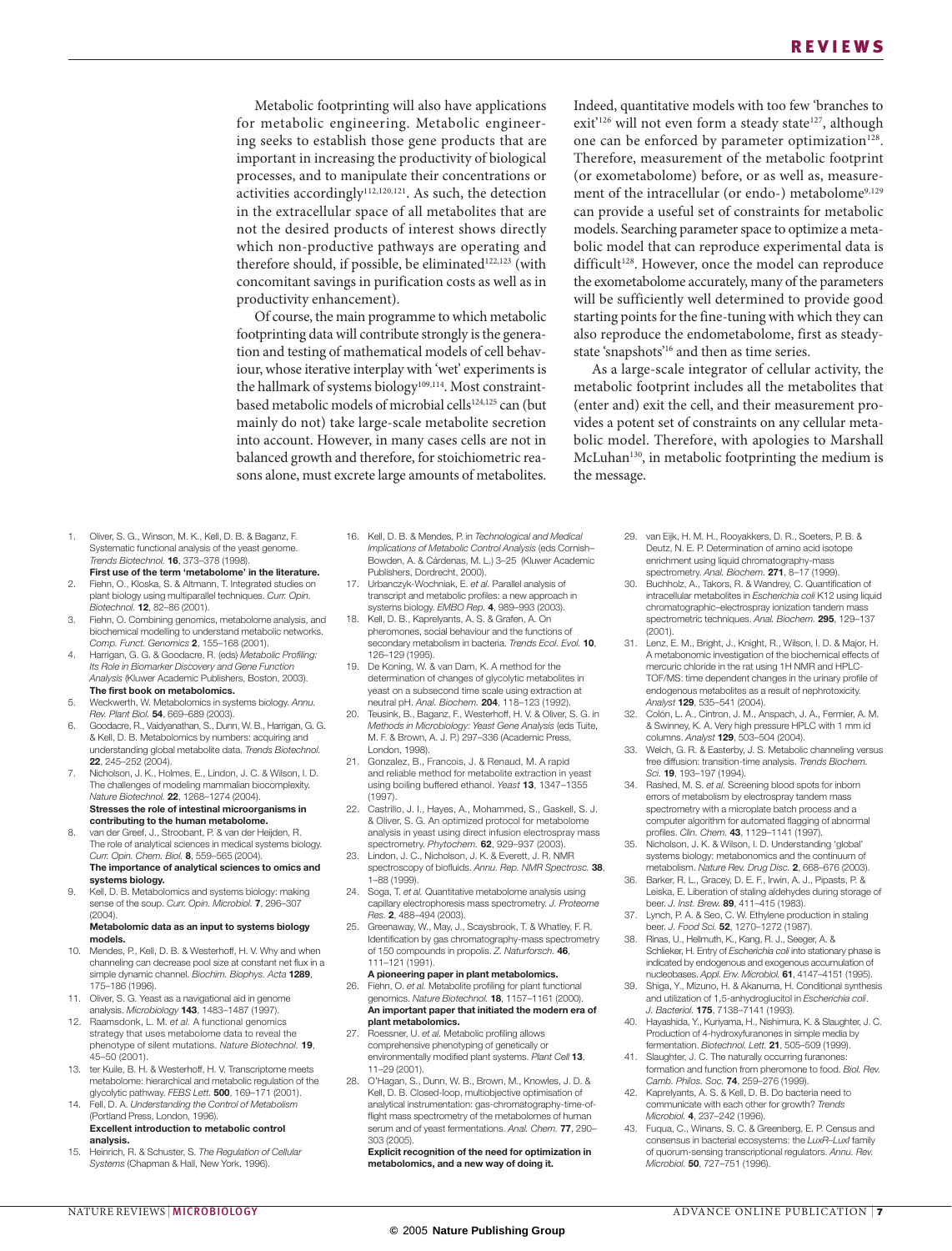## REVIEWS

- 44. Mukamolova, G. V., Kaprelyants, A. S., Young, D. I., Young, M. & Kell, D. B. A bacterial cytokine. *Proc. Natl Acad. Sci. USA* **95**, 8916–8921 (1998).
- 45. Weichart, D. H. & Kell, D. B. Characterization of an autostimulatory substance produced by *Escherichia coli*. *Microbiology* **147**, 1875–1885 (2001).
- 46. Firstenberg-Eden, R. & Eden, G. *Impedance Microbiology* (Research Studies Press, Letchworth, 1984).
- 47. Holms, H. Flux analysis and control of the central metabolic pathways in *Escherichia coli*. *FEMS Microbiol. Rev.* **19**, 85–116 (1996).
- 48. Wittmann, C. & Heinzle, E. MALDI-TOF MS for quantification of substrates and products in cultivations of *Corynebacterium glutamicum*. *Biotechnol. Bioeng.* **72**, 642–647 (2001).
- 49. Devlin, J. P. (ed.) *High Throughput Screening: The Discovery of Bioactive Substances* (Marcel Dekker, New York, 1997).
- 50. Abel, C. B. L. *et al.* Characterization of metabolites in intact *Streptomyces citricolor* culture supernatants using high-resolution nuclear magnetic resonance and directly coupled high-pressure liquid chromatography-nuclear magnetic resonance spectroscopy. *Anal. Biochem.* **270**, 220–230 (1999).
- 51. Bubb, W. A. *et al.* Heteronuclear NMR studies of metabolites produced by *Cryptococcus neoformans* in culture media: identification of possible virulence factors. *Magn. Res. Med.* **42**, 442–453 (1999).
- 52. Bachinger, T. & Mandenius, C. F. Searching for process information in the aroma of cell cultures. *Trends Biotechnol.* **18**, 494–500 (2000).
- 53. Gibson, T. D. *et al.* Detection and simultaneous identification of microorganisms from headspace samples using an electronic nose. *Sens. Actuators B* **44**, 413–422 (1997).
- 54. Allen, J. K. *et al.* High-throughput classification of yeast mutants for functional genomics using metabolic footprinting. *Nature Biotechnol.* **21**, 692–696 (2003). **The original paper describing metabolic footprinting.**
- 55. Fiehn, O. Metabolomics: the link between genotypes and phenotypes. *Plant Mol. Biol.* **48**, 155–171  $(2002)$
- 56. Neijssel, O. M. & Tempest, D. W. The role of energysplitting reactions in the growth of *Klebsiella aerogenes* NCTC 418 in aerobic chemostat culture. *Arch. Microbiol.*  **110**, 305–311 (1976).
- 57. Lazebnik, Y. Can a biologist fix a radio? Or, what I learned while studying apoptosis. *Cancer Cell* **2**, 179–182 (2002).
- 58. Westerhoff, H. V. & Kell, D. B. Matrix method for determining the steps most rate-limiting to metabolic fluxes in biotechnological processes. *Biotechnol. Bioeng.*  **30**, 101–107 (1987).
- 59. Kaderbhai, N. N., Broadhurst, D. I., Ellis, D. I., Goodacre, R. & Kell, D. B. Functional genomics via metabolic footprinting: monitoring metabolite secretion by *Escherichia coli* tryptophan metabolism mutants using FT-IR and direct injection electrospray mass spectrometry. *Comp. Funct. Genomics* **4**, 376–391 (2003).
- 60. Allen, J. *et al.* Discrimination of modes of action of antifungal substances by use of metabolic footprinting. *Appl. Environ. Microbiol.* **70**, 6157–6165 (2004).
- 61. Langdon, W. B. *Genetic Programming and Data Structures: Genetic Programming + Data Structures = Automatic Programming!* (Kluwer Academic Publishers, Boston, 1998).
- 62. Kell, D. B. Genotype–phenotype mapping: genes as computer programs. *Trends Genet.* **18**, 555–559 (2002).
- 63. Koza, J. R. *et al. Genetic Programming: Routine Human–Competitive Machine Intelligence* (Kluwer Academic Publishers, New York, 2003).
- 64. Schreiber, S. L. Chemical genetics resulting from a passion for synthetic organic chemistry. *Bioorg. Med. Chem.* **6**, 1127–1152 (1998).
- 65. Huang, J. *et al.* Finding new components of the target of rapamycin (TOR) signaling network through chemical genetics and proteome chips. *Proc. Natl Acad. Sci. USA* **101**, 16594–16599 (2004).
- 66. Brown, M. *et al.* A metabolome pipeline: from concept to data to knowledge. *Metabolomics* **1**, 35–46 (2005).
- 67. Camacho, D., de la Fuente, A. & Mendes, P. The origins of correlations in metabolomics data. *Metabolomics* **1**, 53–63 (2005). 68. Kose, F., Weckwerth, W., Linke, T. & Fiehn, O.
- Visualizing plant metabolomic correlation networks using clique-metabolite matrices. *Bioinformatics* **17**, 1198–1208 (2001).
- 69. Fiehn, O. Metabolic networks of *Cucurbita maxima* phloem. *Phytochemistry* **62**, 875–886 (2003).
- 70. Steuer, R., Kurths, J., Fiehn, O. & Weckwerth, W. Observing and interpreting correlations in metabolomic networks. *Bioinformatics* **19**, 1019–1026 (2003).
- 71. Ravasz, E., Somera, A. L., Mongru, D. A., Oltvai, Z. N. & Barabási, A. L. Hierarchical organization of modularity in metabolic networks. *Science* **297**, 1551–1555 (2002).
- 72. Csete, M. E. & Doyle, J. C. Reverse engineering of biological complexity. *Science* **295**, 1664–1669 (2002). **Highlights the fact that most systems-biology problems are inverse problems, in which we must move from measured variables to the inference of parameters.**
- Barabási, A.-L. & Oltvai, Z. N. Network biology: understanding the cell's functional organization. *Nature Rev. Genet.* **5**, 101–113 (2004). **Useful review of network biology.**
- 74. Bruggeman, F. J., Westerhoff, H. V., Hoek, J. B. & Kholodenko, B. N. Modular response analysis of cellular regulatory networks. *J. Theor. Biol.* **218**, 507–520  $(2002)$
- 75. Ihmels, J. *et al.* Revealing modular organization in the yeast transcriptional network. *Nature Genet.* **31**, 370–377 (2002).
- 76. Han, J. D. *et al.* Evidence for dynamically organized modularity in the yeast protein–protein interaction network. *Nature* **430**, 88–93 (2004).
- 77. Tanay, A., Sharan, R., Kupiec, M. & Shamir, R. Revealing modularity and organization in the yeast molecular network by integrated analysis of highly heterogeneous genomewide data. *Proc. Natl Acad. Sci. USA* **101**, 2981– 2986 (2004).
- 78. Hughes, T. R. *et al.* Functional discovery via a compendium of expression profiles. *Cell* **102**, 109–126 (2000).
- 79. Featherstone, D. E. & Broadie, K. Wrestling with pleiotropy: genomic and topological analysis of the yeast gene expression network. *Bioessays* **24**, 267–274 (2002).
- Hayes, A. *et al.* Hybridization array technology coupled with chemostat culture: tools to interrogate gene expression in *Saccharomyces cerevisiae*. *Methods* **26**, 281–290 (2002).
- 81. Vaidyanathan, S., Broadhurst, D. I., Kell, D. B. & Goodacre, R. Explanatory optimisation of protein mass spectrometry via genetic search. *Anal. Chem.* **75**, 6679–6686 (2003).
- Vaidyanathan, S., Kell, D. B. & Goodacre, R. Selective detection of proteins in mixtures using electrospray ionization mass spectrometry: influence of instrumental settings and implications for proteomics. *Anal. Chem.* **76**, 5024–5032 (2004).
- King, R. D. et al. Functional genomic hypothesis generation and experimentation by a robot scientist. *Nature* **427**, 247–252 (2004). **The 'robot scientist' strategy for principled and automated scientific hypothesis generation and testing.**
- 84. Schauer, N. *et al.* GC-MS libraries for the rapid identification of metabolites in complex biological samples. *FEBS Lett.* **579**, 1332–1337 (2005).
- 85. Marriott, P. & Shellie, R. Principles and applications of comprehensive two-dimensional gas chromatography. *Trends Anal. Chem.* **21**, 573–583 (2002).
- 86. Wilson, I. D. & Brinkman, U. A. Hyphenation and hypernation: the practice and prospects of multiple hyphenation. *J. Chromatogr. A* **1000**, 325–356 (2003).
- Guttman, A., Varoglu, M. & Khandurina, J. Multidimensional separations in the pharmaceutical arena. *Drug Discov. Today* **9**, 136–144 (2004).
- 88. Welthagen, W. *et al.* Comprehensive two-dimensional gas chromatography time-of-flight mass spectrometry (GC x GC-TOF) for high-resolution metabolomics: biomarker discovery on spleen tissue extracts of obese NZO compared to lean C57BL/6 mice. *Metabolomics* **1**, 65–73 (2005).
- 89. Castrillo, J. J. & Oliver, S. G. Yeast as a touchstone in postgenomic research: strategies for integrative analysis in functional genomics. *J. Biochem. Mol. Biol.* **37**, 93–106 (2004).
- 90. Foury, F. Human genetic diseases: a cross-talk between man and yeast. *Gene* **195**, 1–10 (1997).
- 91. Zhang, N. *et al.* Using yeast to place human genes in functional categories. *Gene* **303**, 121–129 (2003).
- 92. Brazma, A. *et al.* Minimum information about a microarray experiment (MIAME)-toward standards for microarray data. *Nature Genet.* **29**, 365–371 (2001).
- 93. Spellman, P. *et al.* Design and implementation of microarray gene expression markup language (MAGE–ML). *Genome Biol.* **3**, 9 (2002).
- 94. Taylor, C. F. *et al.* A systematic approach to modelling capturing and disseminating proteomics experimental data. *Nature Biotechnol.* **21**, 247–254 (2003).
- 95. Garwood, K. L. *et al.* Pedro: a configurable data entry tool for XML. *Bioinformatics* **20**, 2463–2465 (2004).
- 96. Garwood, K. L. *et al.* PEDRo: a database for storing, searching and disseminating experimental proteomics data. *BMC Genomics* **5** (2004).
- 97. Orchard, S., Hermjakob, H. & Apweiler, R. The proteomics standards initiative. *Proteomics* **3**, 1374–1376 (2003).
- 98. Jenkins, H. *et al.* A proposed framework for the description of plant metabolomics experiments and their results. *Nature Biotechnol.* **22**, 1601–1606 (2004). **Specific schemas for evolving metabolome data standards.**
- 99. Bino, R. J. *et al.* Potential of metabolomics as a functional genomics tool. *Trends Plant Sci.* **9**, 418–425 (2004).
- 100. Kopka, J. *et al.* GMD@CSB. DB: the Golm metabolome database. *Bioinformatics* (2005).
- 101. Pedrioli, P. G. *et al.* A common open representation of mass spectrometry data and its application to proteomics research. *Nature Biotechnol.* **22**, 1459–1466 (2004).
- 102. Xirasagar, S. *et al.* CEBS object model for systems biology data, SysBio-OM. *Bioinformatics* **20**, 2004–2015 (2004).
- 103. Achard, F., Vaysseix, G. & Barillot, E. XML, bioinformatics and data integration. *Bioinformatics* **17**, 115–125 (2001).
- 104. Li, X. J. *et al.* in *Metabolic Profiling: Its Role in Biomarker Discovery and Gene Function Analysis* (eds Harrigan, G. G. & Goodacre, R.) 293–309 (Kluwer Academic Publishers, Boston, 2003).
- 105. Hucka, M. *et al.* The systems biology markup language (SBML): a medium for representation and exchange of biochemical network models. *Bioinformatics* **19**, 524–531 (2003).

## **A starting point for learning about SBML.**

- 106. Finney, A. & Hucka, M. Systems biology markup language: level 2 and beyond. *Biochem. Soc. Trans.* **31**, 1472–1473 (2003).
- 107. von Bertalanffy, L. *General System Theory* (George Braziller, New York, 1969).
- 108. Iberall, A. S. *Toward A General Science of Viable Systems* (McGraw–Hill, New York, 1972).
- 109. Ideker, T., Galitski, T. & Hood, L. A new approach to decoding life: systems biology. *Annu. Rev. Genomics Hum. Genet.* **2**, 343–372 (2001).
- 110. Henry, C. M. Systems biology. *Chem. Eng. News* **81**, 45–55 (2003).
- 111. Hood, L. Systems biology: integrating technology, biology, and computation. *Mech. Ageing Dev.* **124**, 9–16 (2003).
- 112. Kell, D. B. & Westerhoff, H. V. Metabolic control theory: its role in microbiology and biotechnology. *FEMS Microbiol. Rev.* **39**, 305–320 (1986).

#### **Metabolic control analysis as the progenitor of metabolic engineering; why the metabolome is expected to be more discriminatory than the transcriptome or proteome.**

- 113. Savageau, M. *Biochemical Systems Analysis: A Study of Function and Design in Molecular Biology* (Addison– Wesley, Reading, 1976).
- 114. Kitano, H. Systems biology: a brief overview. *Science* **295**, 1662–1664 (2002).
- 115. Orchard, S., Zhu, W., Julian, R. J., Hermjakob, H. & Apweiler, R. Further advances in the development of a data interchange standard for proteomics data. *Proteomics* **3**, 2065–2066 (2003).
- 116. Orchard, S. *et al.* Common interchange standards for proteomics data: public availability of tools and schema. *Proteomics* **4**, 490–491 (2004).
- 117. Kell, D. B. & King, R. D. On the optimization of classes for the assignment of unidentified reading frames in functional genomics programmes: the need for machine learning. *Trends Biotechnol.* **18**, 93–98 (2000). **Why supervised learning methods are more useful than unsupervised ones for functional genomics, and which constraints this entails.**
- 118. Plumb, R. *et al.* Metabonomic analysis of mouse urine by liquid-chromatography-time of flight mass spectrometry (LC-TOFMS): detection of strain, diurnal and gender differences. *Analyst* **128**, 819–823 (2003).
- 119. Plumb, R. *et al.* Ultra-performance liquid chromatography coupled to quadrupole- orthogonal time-of-flight mass spectrometry. *Rapid Commun. Mass Spectrom.* **18**, 2331–2337 (2004).

#### **Very high resolution metabolomics using ultraperformance liquid chromatography.**

120. Bailey, J. E. Toward a science of metabolic engineering. *Science* **252**, 1668–1675 (1991).